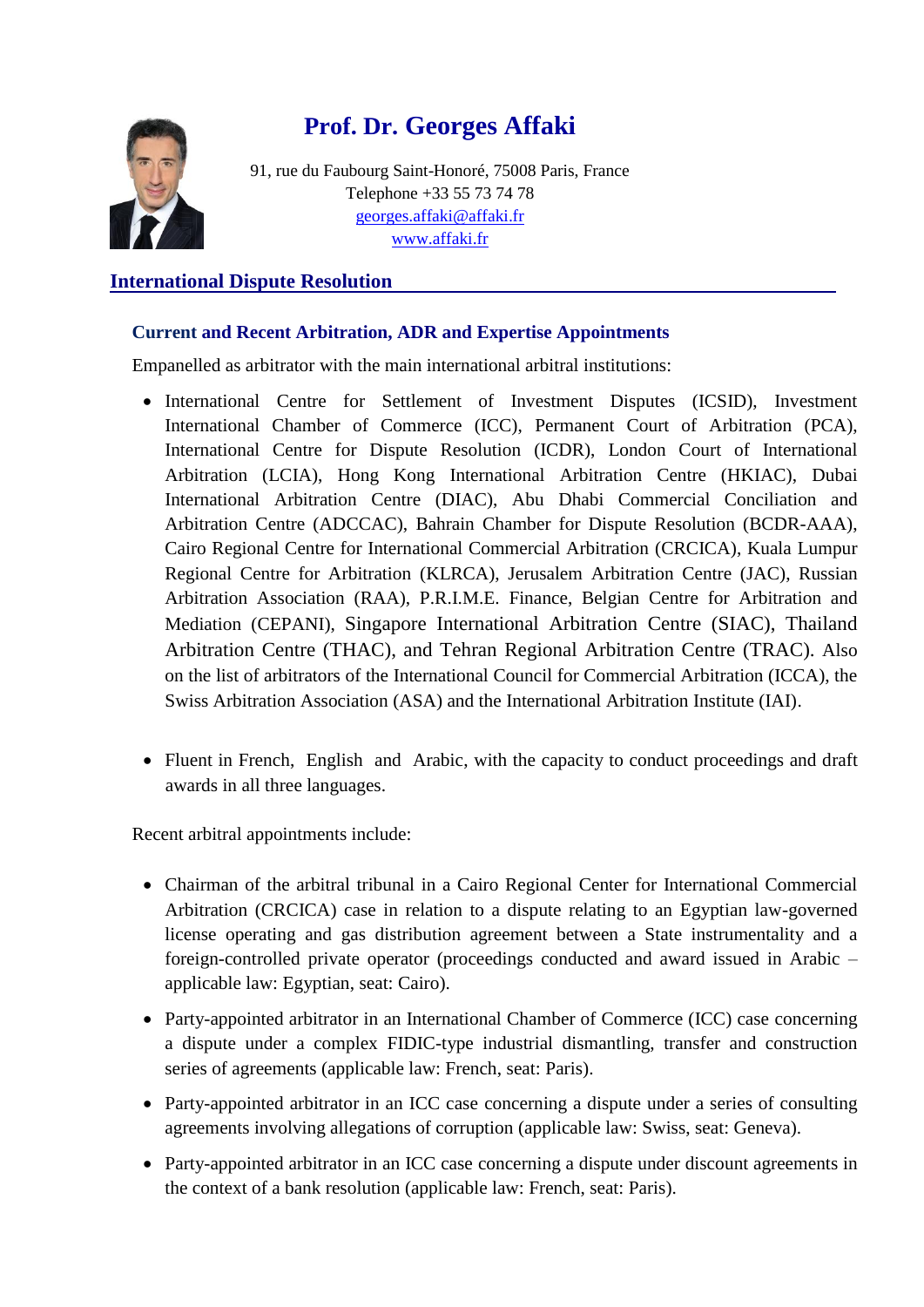- Sole arbitrator in an ICC case in relation to a dispute arising out of a settlement agreement in relation to a distribution agreement (applicable law: Brazil, seat: Paris).
- Sole arbitrator in a Dubai International Arbitration Center (DIAC) case in relation to a dispute arising out of military procurement agreements performed in a major war zone (applicable law: Dubai, seat: Dubai).
- Chairman of the arbitral tribunal in a DIAC case in relation to a dispute relating to a series of property development and construction agreements (Arabic-English bilingual proceedings – applicable law: Dubai, seat: Dubai).
- Sole arbitrator in a BCDR-AAA case in relation to a dispute relating to a series of investment agreements (seat: Manama).
- Party-appointed arbitrator in an ADCCAC case concerning a dispute under an Islamic banking service agreement (applicable law: UAE, seat: Abu Dhabi).
- Party-appointed arbitrator in an *ad hoc* case concerning a dispute under a joint venture agreement in relation to a real estate investment (applicable law: French, seat: Paris).
- Sole arbitrator in an *ad hoc* case in relation to a dispute under a banking service agreement (applicable law: French law and international standard banking practice, seat: Paris).

## Other Alternative Dispute Resolution Appointments include:

- Chairman or member of ICC adjudicatory panels in international banking dispute resolution mechanism DOCDEX in cases No. 205, 207, 214, 219, 226, 236, 240, 246, 257, 261, 266, 272, 280 and 315 (applicable law: ICC rules and international standard banking practice).
- Mediator in a multiparty dispute between banks acting as counter-guarantors or guarantors and the partners of a consortium acting as applicant in relation to the payment of a chain of international bank guarantees.

## Representative Expert Appointments in international arbitral and judicial proceedings include:

- An ICC case in relation to the consequences on a major FIDIC construction contract of the UN embargo on Iraq (applicable law: Iraqi and comparative Arab laws applicable to construction contracts and civil liability), involving the submission of multiple expert reports and the participation as expert in multiple hearings in relation to selected aspects of comparative Arab civil, commercial and administrative laws and *Shari'a*, in relation to the effect of embargos on contracts, force majeure, bank guarantees, civil liability and damages.
- A PCA case in the matter of a Syrian law-governed power B.O.T. project and its operation by a foreign investor under a State-awarded license (applicable law: Syrian and international laws applicable to investment protection treaties) involving the submission of an expert report and the participation as expert in a hearing. My expertise also covered specific aspects of bank guarantees both under the Syrian Civil Code and international guarantee customs and practice.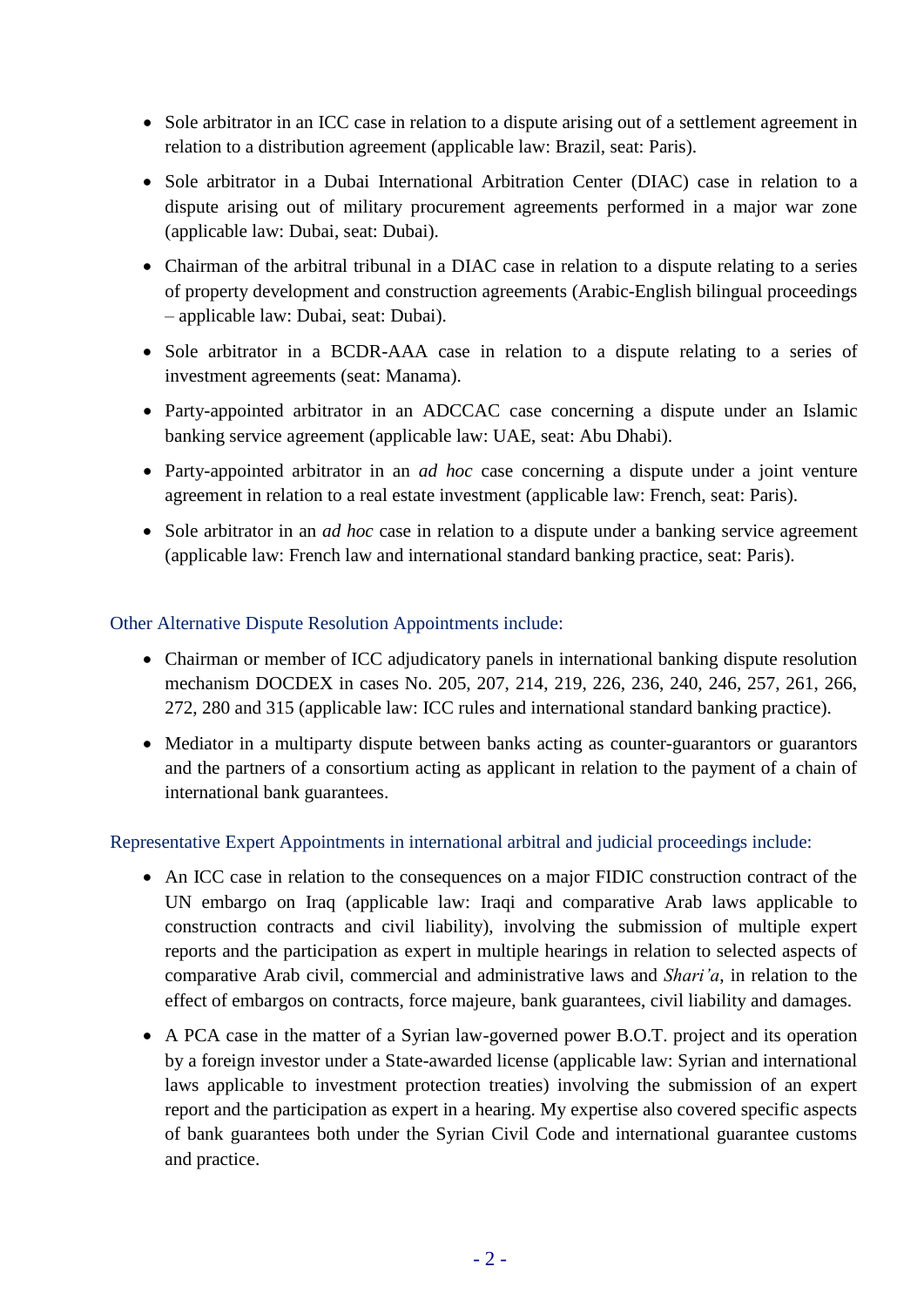- An HKIAC case involving multiple guarantees and counter-guarantees issued under Russian and Chinese laws and incorporating the ICC Uniform Rules for Demand Guarantees.
- A case before the United States Federal Courts in relation to the law and banking practice of determining interest rates in France, involving the submission of an expert report.
- A case before the High Court of England in relation to Financial market regulations, international corruption and anti-money laundering in the banking sector.
- A case before the Commercial Court in Paris in relation to the determination of the legal nature of bank guarantee (applicable law: French law, ICC rules incorporated), involving the submission of an expert report.
- A case before the Court of Appeal of Stockholm, subsequently appealed before the Swedish Supreme Court, in relation to the international practice of bank guarantees, involving the submission of multiple expert reports.
- A case before the courts of Shanghai (PRC) involving the submission of an expert report on the law and practice of international bank guarantees.
- A case before the courts of Hangzhou (PRC) involving the submission of successive expert reports on the law and practice of international bank guarantees and the presentation of oral arguments, followed by cross-examination, before the court.
- A case before the courts of Vienna (Austria) involving the submission of an expert report on the law and practice of negotiable instruments drawn in relation to a documentary credit governed by ICC rules.

Details of experience as counsel, including in-house counsel, in international litigation and arbitral proceedings available at www.affaki.fr.

Other international dispute resolution-related projects include:

## **French Committee on Arbitration**

 Chairman of a bipartisan (banker-arbitrator) international working group on arbitration in banking and financial matters. The Group presented publicly its report at a hearing at the Court of Appeal of Paris on 26 June 2014.

## **ICC Commission on Arbitration and ADR**

 Co-chairman of the Task Force on Financial Institutions and International Arbitration (Final report expected in 2016).

## **Other ICC Projects**

 Chairman of the ICC Documentary Dispute Resolution by Expertise (DOCDEX) rules revision group, a joint task force between the Commission on Arbitration and the Banking Commission. Rules unanimously adopted in 2014 and entered into force on 1<sup>st</sup> May 2015.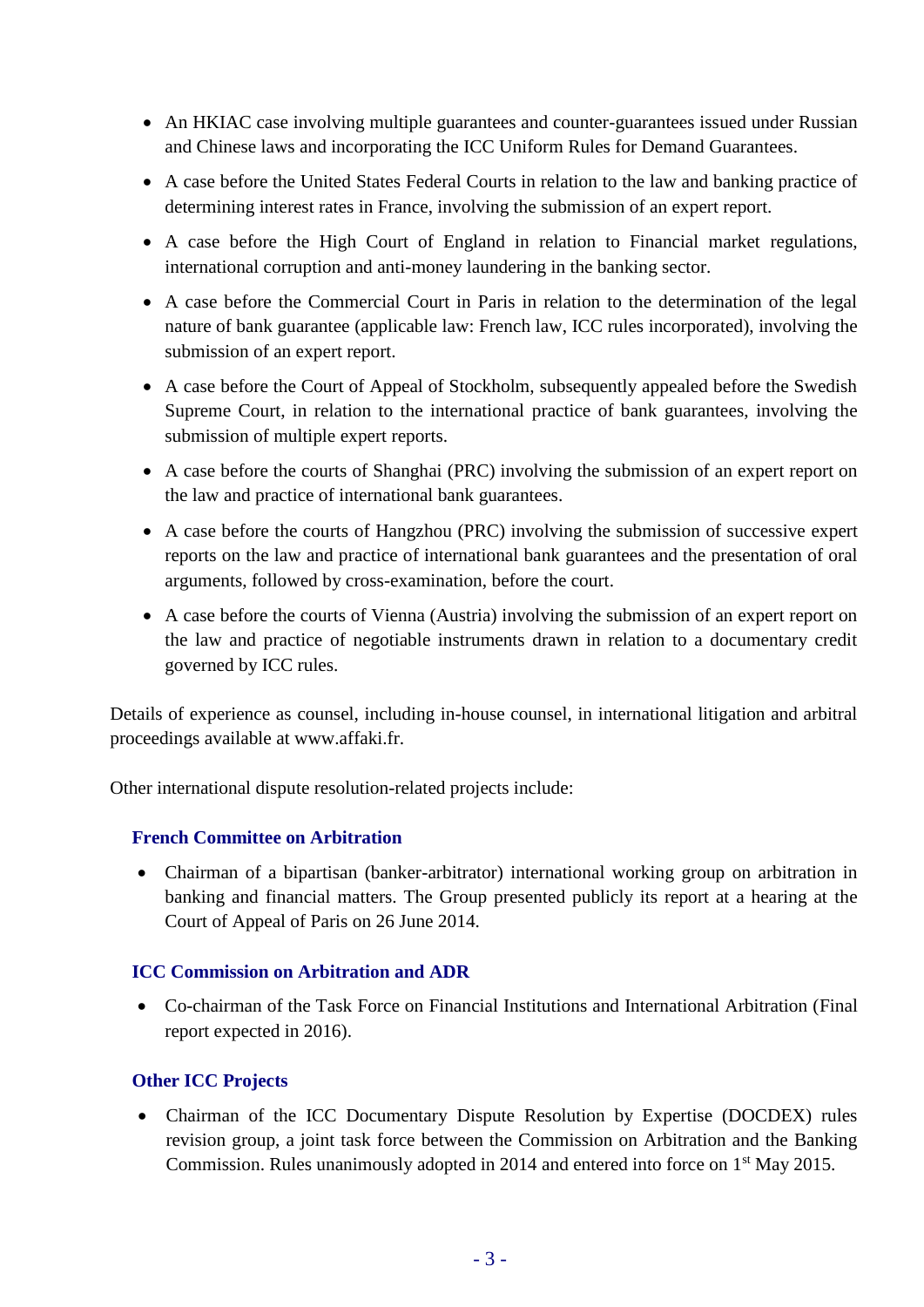## **FIDIC**

• Delegate of ICC to consult with FIDIC on the introduction of the Uniform Rules for Demand Guarantees into the FIDIC model Construction Contract, Plant and Design-Build Contract, and EPC Turnkey Contract.

## **Paris Europlace**

 Chairman of the Working Group on Applicable Law and Dispute Resolution in Islamic Finance. The Group delivered its report in June 2009. The report was translated into English and Arabic and has been the subject of a number of articles and comments in law reviews.

#### **International Law Association (ILA)**

 Rapporteur on Resolution No. 3/2012 *Principles of Jurisdiction over Foreign Bank Branches in the Matter of Extraterritorial Attachment and Turnover*. The resolution was sponsored by the Committee on International Monetary Law (Mocomila) and unanimously adopted at the 75th Conference of the International Law Association held in Sofia, Bulgaria, 26 to 30 August 2012 (Resolution text available at http://www.ilahq.org/en/committees/index.cfm/cid/22).

#### **International Swap and Derivatives Association (ISDA)**

 Advisor to the ISDA Financial Law Reform Committee on the ISDAfied arbitration clauses, adopted in 2013 as supplement to the ISDA Master Agreement for derivatives. Member of the ISDA Arbitration Group.

## **Career**

## **AFFAKI SOCIETE D'AVOCAT, Partner, Paris.**

Avocat before the Court of Appeal of Paris, practising primarily in international arbitration and litigation, consulting on international banking law and regulation and acting as expert on law reforms in transition economies.

## **1997 – 2014: BNP Paribas**, Paris.

Member of the Executive Committee of the Corporate and Investment Bank Legal Department. Global Coordinator for Corporate Banking and Global Transaction Banking.

- Earlier career included holding the following positions in France and abroad:
	- **1995 – 1997: S. G. Archibald**, Paris.

Attorney specializing in international commercial arbitration and banking law. Also acting as dedicated counsel to the Arthur Andersen Emerging Markets team in EU Commission and World Bank-funded tenders for advisory services in developing countries.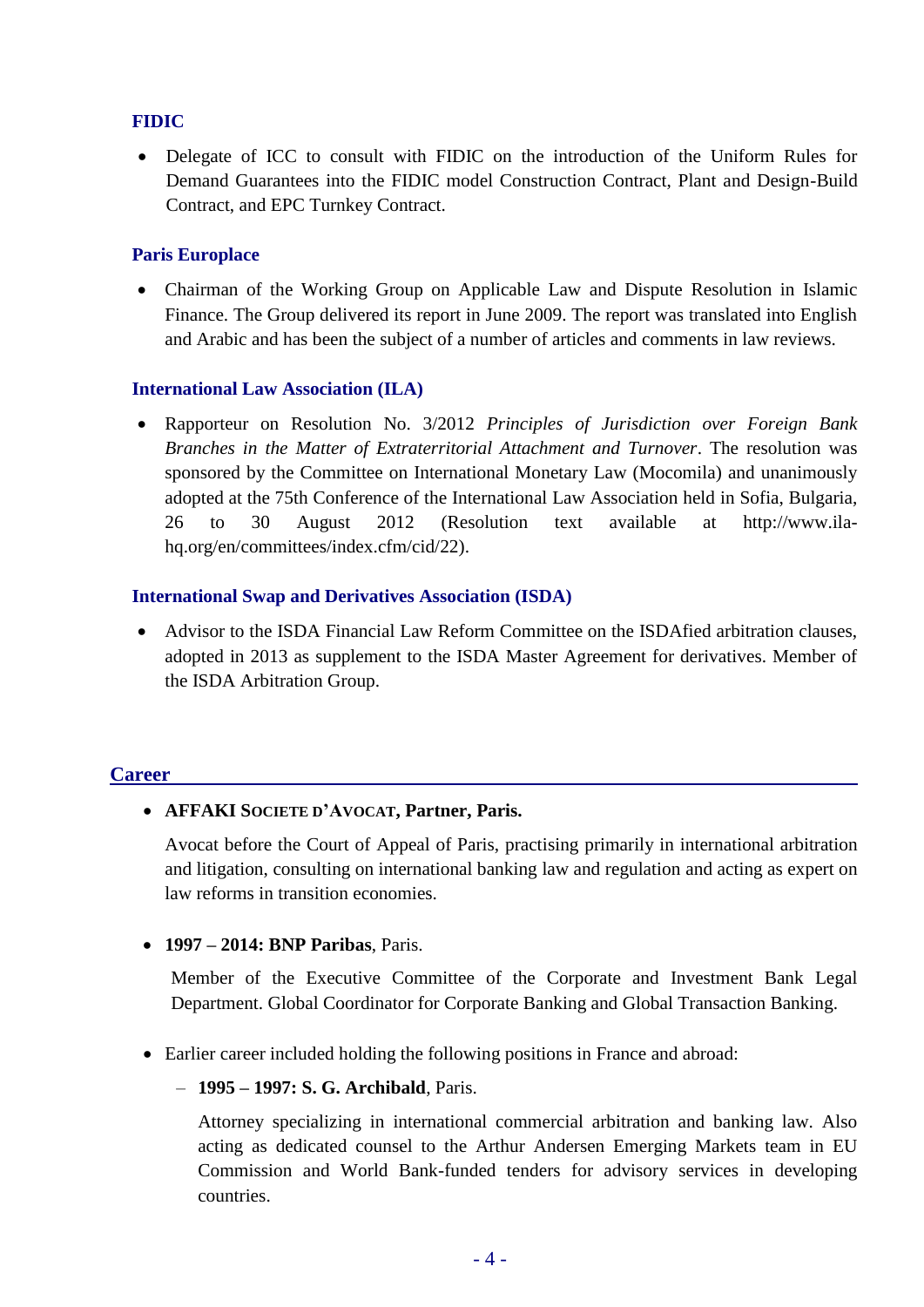– **1993: United Nations Compensation Commission (UNCC)**, Geneva.

Legal officer participating in the implementation of the Provisional Rules for Claims Procedure and the processing of individual claims for damages arising out of the first Gulf war.

– **1986 – 1989:** Practised law at the Syrian Bar (admitted in 1986, now on the nonpracticing roll).

## **Bar Admissions**

• Paris, Alep.

## **International Organisations**

## **International Chamber of Commerce (ICC):**

- Chairman-elect, ICC France Banking Commission.
- Chairman of the Legal Committee of the Banking Commission.
- Vice-Chairman of the Banking Commission (2001 2013).
- Chairman (2002-2012), and now Honorary Chairman, of the Task Force on Guarantees.
- Chairman of the drafting group for the ICC Uniform Rules for Demand Guarantees (URDG 758) – rules adopted in 2009.
- Member of the Council of the Institute of World Business Law by appointment of the ICC Secretary General.

## **United Nations**

- Between 2004 and 2006, delegate to the United Nations Commission on International Trade Law (UNCITRAL) for the drafting of a legislative guide on secured transactions.
- Member of the Expert Panel of UNCITRAL on secured transactions, the UN Convention on International Guarantees and Standby Letters of Credit and on the UN Convention on the Assignment of Receivables in International Trade.

## **UNIDROIT**

• Member of the Board of Governors of the UNIDROIT Foundation, Rome.

## **International Trade Center (UNCTAD / WTO)**

 Acted as expert on international banking and trade finance for the International Trade Center of the UN Commission on Trade and Development (UNCTAD) and the World Trade Organization (WTO).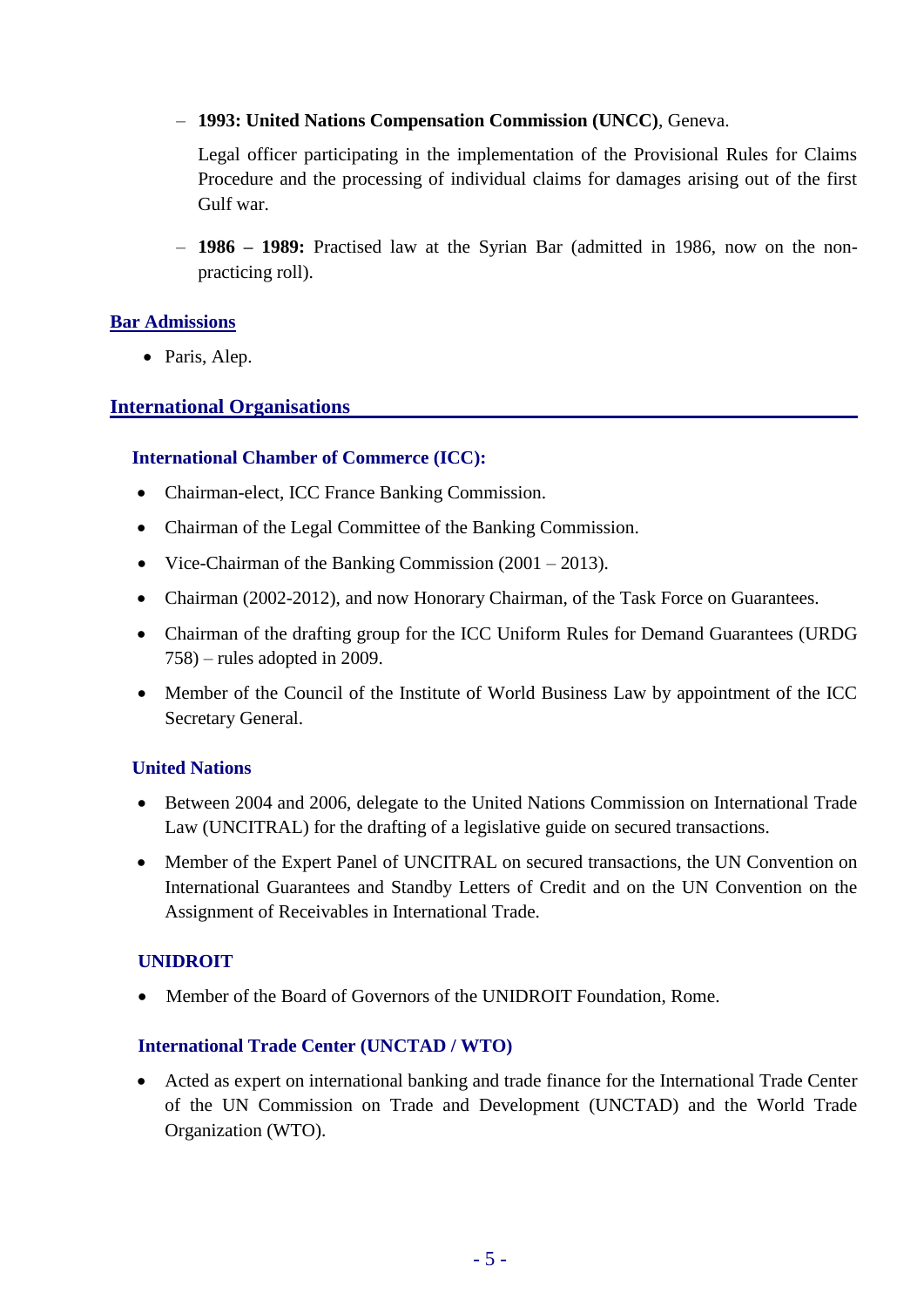Drafted several reports (see list of publications) and spoke extensively in conferences in developing countries in relation to access to credit, modernizing the secured transaction framework and enhancing trade finance as part of the transition to an open market economy.

#### **European Commission**

 French law rapporteur in a pan-European study on the identification of legal obstacles for the proper functioning of the internal market and distortions of competition.

## **Education**

- Doctorate of Laws (LL.D.), *summa cum laude*, University of Paris II. The Starr Foundation scholar (1991-1995), Calouste Gulbenkian scholar (1991-1995).
- D.E.A. (postgraduate degree) in commercial law, *cum laude*, University of Paris II. The Starr Foundation scholar (1989-1990).
- Bachelor of Laws, *summa cum laude*, University of Aleppo (1982-1986).

## **Academic Teaching**

- Appointed in 2002 as Associate Professor of Law at the University of Panthéon-Assas Paris II. Classes include *Secured Transactions* and *International Financial Law* (including arbitration).
- Previous classes include *International Commercial Law*, University of Paris I (1999-2000), and *International Construction Law*, University of Toulouse I (1996-1999).
- Visiting lecturer at Queen Mary University of London, and at University Paris Dauphine. Guest lecturer at Brasenose College University of Oxford (2009-2010).

## **Editorial boards**

• DC Insight, Journal of International Trade and Arbitration Law, Revue Droit & Affaires, and Banque et Droit.

## **PUBLICATIONS**

 Author or editor of several books, including "Trade Finance", ITC Publishing (awarded the European Prize on Interdisciplinary Research); "Cross-border insolvency and conflict of jurisdictions", Bruylant; "Increasing Access to Credit – Reforming Secured Transaction Law", ITC Publ.; "The Guide to ICC Uniform Rules for Demand Guarantees" (with Sir Roy Goode), ICC Publ. No. 702; "Jurisdictional Choices" (with Horacio Grigera Naon), to be published by ICC Publ., and over 60 articles and case notes on international banking,